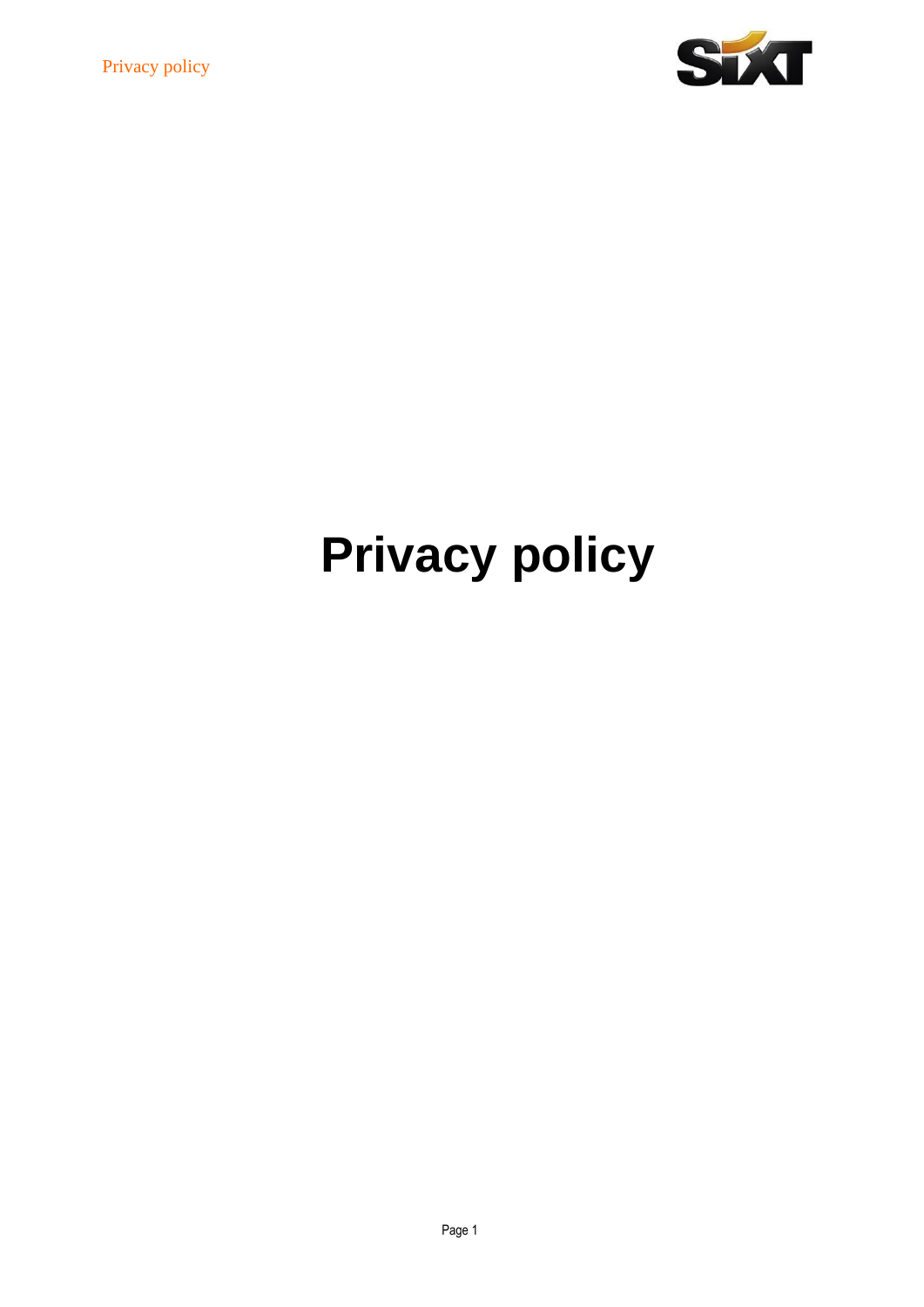

In the following we would like to inform you about the types of data processed by SIXT and about the purposes of such data processing. We would also like to inform you about important legal aspects of data protection, such as your rights.

# **A: Data controller**

The party responsible for processing your data (controller) is always the specific franchisee with whom you have entered into contract, which could be one or more of the following:

| (hereinafter also referred to as SIXT). |                                           |                                            |
|-----------------------------------------|-------------------------------------------|--------------------------------------------|
| A-A Car Rental AB                       | HP Bil i Hede AB                          | Renthouse i Borås AB                       |
| Annedalsvägen 7                         | Helagsgatan 2                             | Göteborgsvägen 35                          |
| 227 64 Lund                             | 842 33 Sveg                               | 504 35 Borås                               |
| Airport Rental Sthlm AB                 | Hyrcentralen i Dalarna AB                 | Rudolf Andersson Rental AB                 |
| Box 905                                 | Gyllehemsvägen 20                         | Verkstadsgatan 2                           |
| 195 05 Arlandastad                      | 784 37 Borlänge                           | 371 47 Karlskrona                          |
| Assalis biluthyrning i Växjö AB         | Lets Go Rental AB                         | S Bil Stockholm AB                         |
| Stenlyckegatan 23                       | Adolf Hedinsvägen 46                      | Lokgatan 9B                                |
| 342 31 Alvesta                          | 981 33 Kiruna                             | 211 20 Malmö                               |
| Autotransport i Linköping AB            | McRane AB                                 | S Biluthyrning i Mälardalen AB Lokgatan 9C |
| Väringagatan 9                          | Kristinehedsvägen 13                      | 211 20 Malmö                               |
| 582 78 Linköping                        | 302 44 Halmstad                           |                                            |
| Bil & Motor Wåxnäs AB                   | P.P. Automobilé i Sandviken AB            | Steelneck Consulting AB                    |
| Box 2117                                | Gävlevägen 98                             | Lugnetvägen 4                              |
| 650 02 Karlstad                         | 811 40 Sandviken                          | 938 31 Arjeplog                            |
| <b>BRM Lundh Holding AB</b>             | Paxtobil AB                               | Tredstone AB                               |
| Spångbrovägen 1                         | Thomsons väg 1                            | <b>Box 126</b>                             |
| 841 32 Ånge                             | 213 73 Malmö                              | 431 22 Mölndal                             |
| <b>BSJ Hyrbilar AB</b>                  | Premium Rent A Car AB                     | <b>WAMEA AB</b>                            |
| Gamla Malmövägen 153                    | Box 2020                                  | <b>Box 243</b>                             |
| 262 92 Ängelholm                        | 438 11 Landvetter                         | 595 23 Mjölby                              |
| Calmarsunds Biluthyrning AB             | Rental Service i Mälardalen AB Kungsgatan | West bay cars AB                           |
| Box 823                                 | 96                                        | Barlastgatan 7                             |
| 391 28 Kalmar                           | 632 21 Eskilstuna                         | 593 31 Västervik                           |
| Evulate AB                              | Rental Service i Nyköping AB              | Östersunds biluthyrning AB                 |
| Drottningtorget 5                       | Kungsgatan 96                             | Stationsplan 1                             |
| 411 03 Göteborg                         | 632 21 Eskilstuna                         | 831 33 Östersund                           |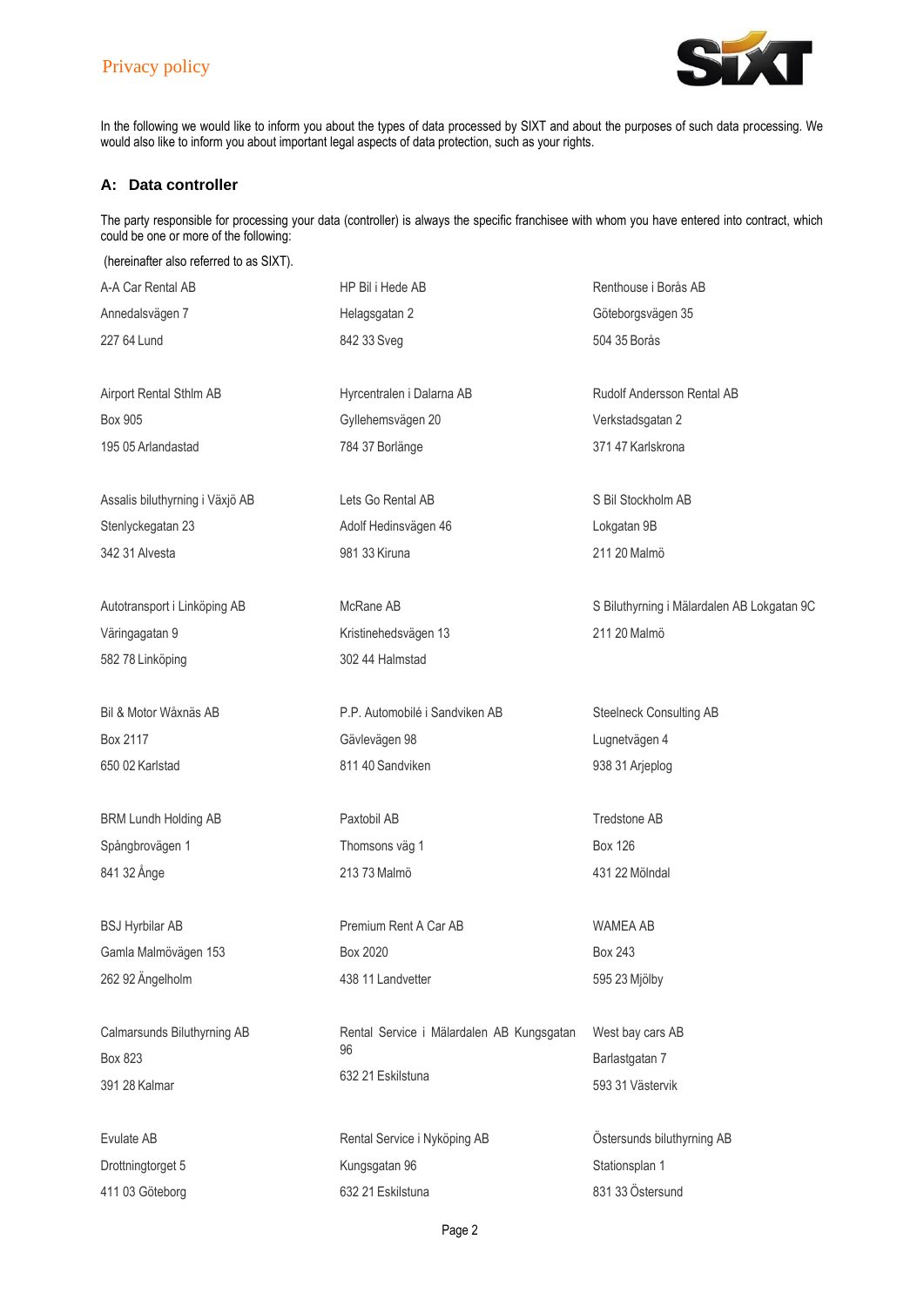

| <b>HF Rental AB</b> | Rental Service i Västerås AB |
|---------------------|------------------------------|
| Illervägen 5        | Kungsgatan 96                |
| 906 21 Umeå         | 632 21 Eskilstuna            |

If you have any questions regarding data protection, please address your query to the following email address[: Dataprotection@sixt.se](mailto:Dataprotection@sixt.se)

# **B: Categories of personal data**

The following categories of personal data may be processed by us in connection with our services:

- Master data: These include, for example, a person's first name, surname, address (private and/or business), date of birth.
- Communication data: These include, for example, a person's telephone number, email address (private and/or business) fax number if applicable, as well as the content of communications (e.g. emails, letters, faxes).
- Contract data: These include, for example, the rental information (vehicle category, pick-up and return dates, pick-up and return branch, booked extras/services), rental contract number, reservation number, driver's licence data, driver's licence photograph, license plates of the vehicle you rented, and information on customer loyalty and partner programmes.
- Financial data such as credit card data.
- Voluntary data: These are data that you provide to us on a voluntary basis, without us having explicitly requested them, and include information such as your preferences with regard to the vehicle's equipment and category.
- Special data categories: In the event of an accident, damage to the vehicle, or similar incidents, we process data relating to the respective course of events and the damage incurred. These data may be provided by customers, passengers or injured parties. The data processed in such circumstances can include health-related data such as data on injuries, blood alcohol levels, driving under the influence of narcotic substances, and the like.
- Third-party data: If, within the scope of your vehicle rental, you provided us with personal data of third parties (e.g. family members, second drivers, passengers), then we will also process these data.
- Location data: Location data are data that we may process when a vehicle is equipped with telematics (cf.  $\rightarrow$  connected vehicles).

# **C: The legal basis for data processing at SIXT**

Art. 6 (1) sentence 1 point a) of the General Data Protection Regulation (GDPR): Pursuant to this provision, the processing of your personal data is lawful if and to the extent that you have given your consent to such processing.

Art. 6 (1) sentence 1 point b) GDPR: Pursuant to this provision, the processing of your personal data is lawful if such processing is necessary for the performance of a contract to which you are party, or in order to take steps at your request prior to entering into a contract (e.g. when making the vehicle reservation).

Art. 6 (1) sentence 1 point c) GDPR: Pursuant to this provision, the processing of your personal data is lawful if such processing is necessary for compliance with a legal obligation to which SIXT is subject.

Art. 6 (1) sentence 1 point f) GDPR: Pursuant to this provision, the processing of your personal data is lawful if such processing is necessary for the purposes of the legitimate interests pursued by the controller, i.e., SIXT, or by a third party, except where such interests are overridden by the interests or fundamental rights and freedoms of the data subject, i.e., you yourself.

Art. 9 (2) point f) GDPR: Pursuant to this provision, certain special categories of personal data can be processed if such processing is necessary for the establishment, exercise or defence of legal claims. These special categories of personal data include the health data of the data subjects.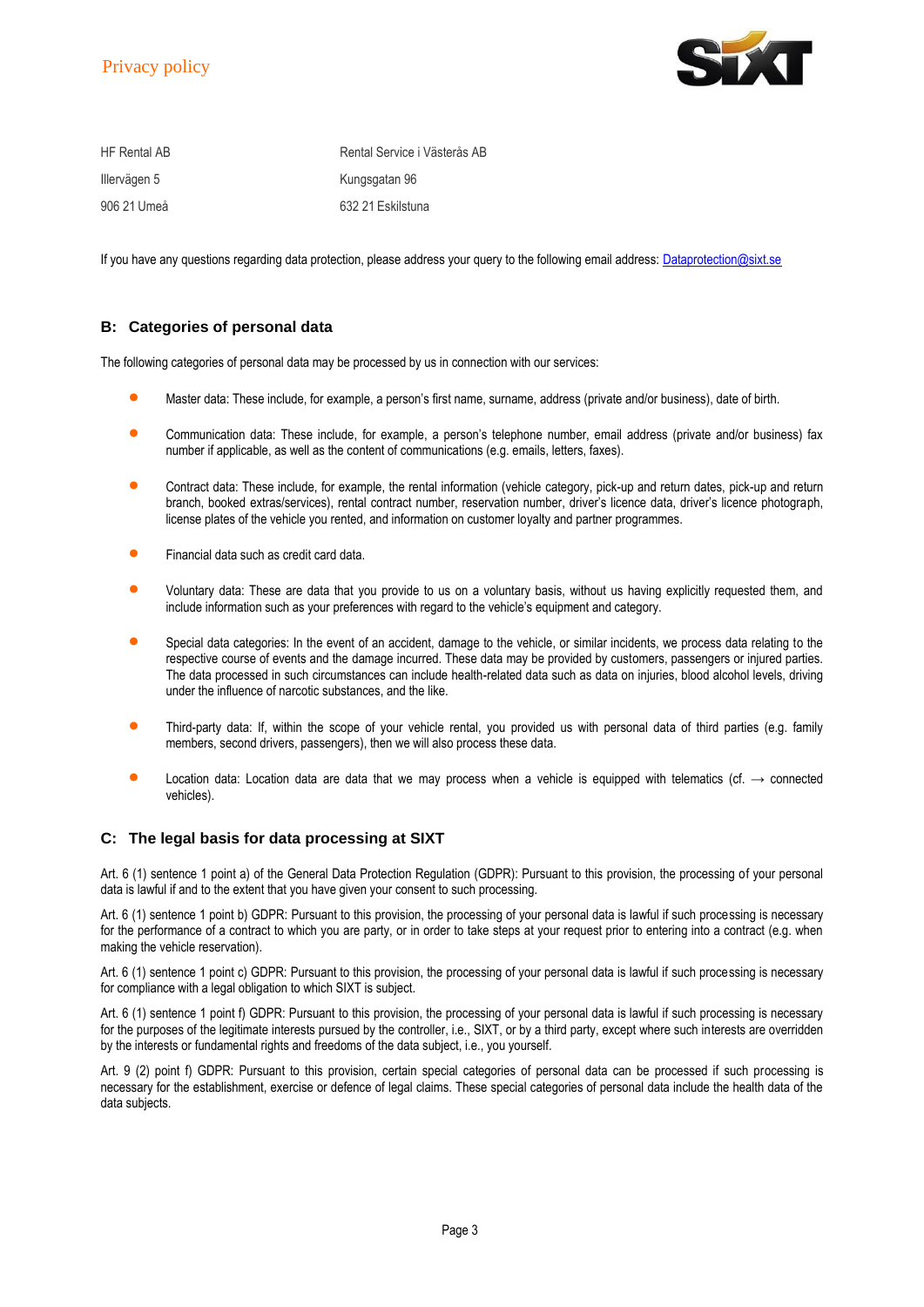

# **D: The purposes of data processing at SIXT**

#### $1.$ **Reserving and renting vehicles**

## Purposes of data processing

We process your master data, communication data, contract data, financial data and any data you have provided voluntarily for purposes of implementing your reservations and facilitating the conclusion and performance of your rental contract.

We moreover use the master data, communication data and contract data for customer relations purposes, for example to handle any complaints or changes of reservation that you contact us about.

If you book your vehicle via travel agencies, online travel agencies or other agents, then your master data, communication data, rental information and, if applicable, financial information, will be transferred to us by our partners.

We also use your master data and contract data for purposes of settling accounts (e.g. commissions and sales processing) with, for example, travel agencies, other agencies, franchise partners and cooperation partners. In order to be able to fulfil your reservation request, we transfer your data to partner companies in the event that we do not have the requested vehicle or vehicle type available.

We are furthermore legally obliged – for purposes of preventing and investigating criminal offences – to compare your master and communication data with official perpetrator lists provided to us. Such comparisons also serve to ward off dangers and to facilitate prosecution by the state authorities.

We furthermore use your data for your and our security, for example to avoid payment defaults and to prevent property offences (in particular fraud, theft, embezzlement).

In some rental branches we use a technology that verifies the authenticity of ID documents (especially driver's licence) and records the data electronically instead of manually.

If you request to pay for your rental by invoice, then we process your master and financial data in order to assess your creditworthiness by obtaining the corresponding information from credit agencies.

Once both contracting parties have fulfilled their obligations under the rental contract, your master data, financial and contract data will be stored until the statutory retention period expires.

#### Legal basis for the above processing

Art. 6 (1) sentence 1 point b) GDPR applies to the processing of data to the extent required to implement reservations, to conclude and perform contracts and for customer relations purposes.

Art. 6 (1) sentence 1 point f) GDPR applies to the processing of data to the extent required to settle accounts vis-à-vis third parties, to assert our own claims, and to mitigate risks and prevent fraud.

Art. 6 (1) sentence 1 point c) GDPR applies to the processing of data to the extent required to detect, prevent and investigate criminal offences, to examine and store driver's licence data, and to comply with preservation periods under commercial and tax law.

Legitimate interest, to the extent that Art. 6 (1) point f) GDPR applies to the type of processing concerned

Our legitimate interests in using your personal data to improve our services and customer services lie in the fact that we want to offer you the best possible services and to sustainably improve customer satisfaction.

To the extent that data processing is required to perform analyses with a view to preventing damage to our company and our vehicles, our legitimate interests lie in maintaining security for costs and preventing economic disadvantages such as those arising from nonpayment or the loss of our vehicles.

## Categories of recipients

For the purposes described in the foregoing (especially for informing the local rental partner about a reservation or for processing of credit card payments with your credit card company), we disclose your data to the following recipients: IT service providers, call centres, collection companies, financial services providers, credit agencies, SIXT group companies, cooperation and agency partners and franchise partners.

As part of our measures to prevent fraud, we also transmit – in situations where third parties have been, or are at risk of being, defrauded – personal data to such third parties having suffered, or at risk of, fraud.

#### $2 -$ **Marketing and direct advertising**

## Purposes of data processing

We process your master data, communication data and contract data for purposes of promoting customer loyalty, implementing customer loyalty and bonus programmes (including our own and those of our cooperation partners), optimising customer offers, market or public opinion research as well as holding customer events (see also  $\rightarrow$  Events and donations).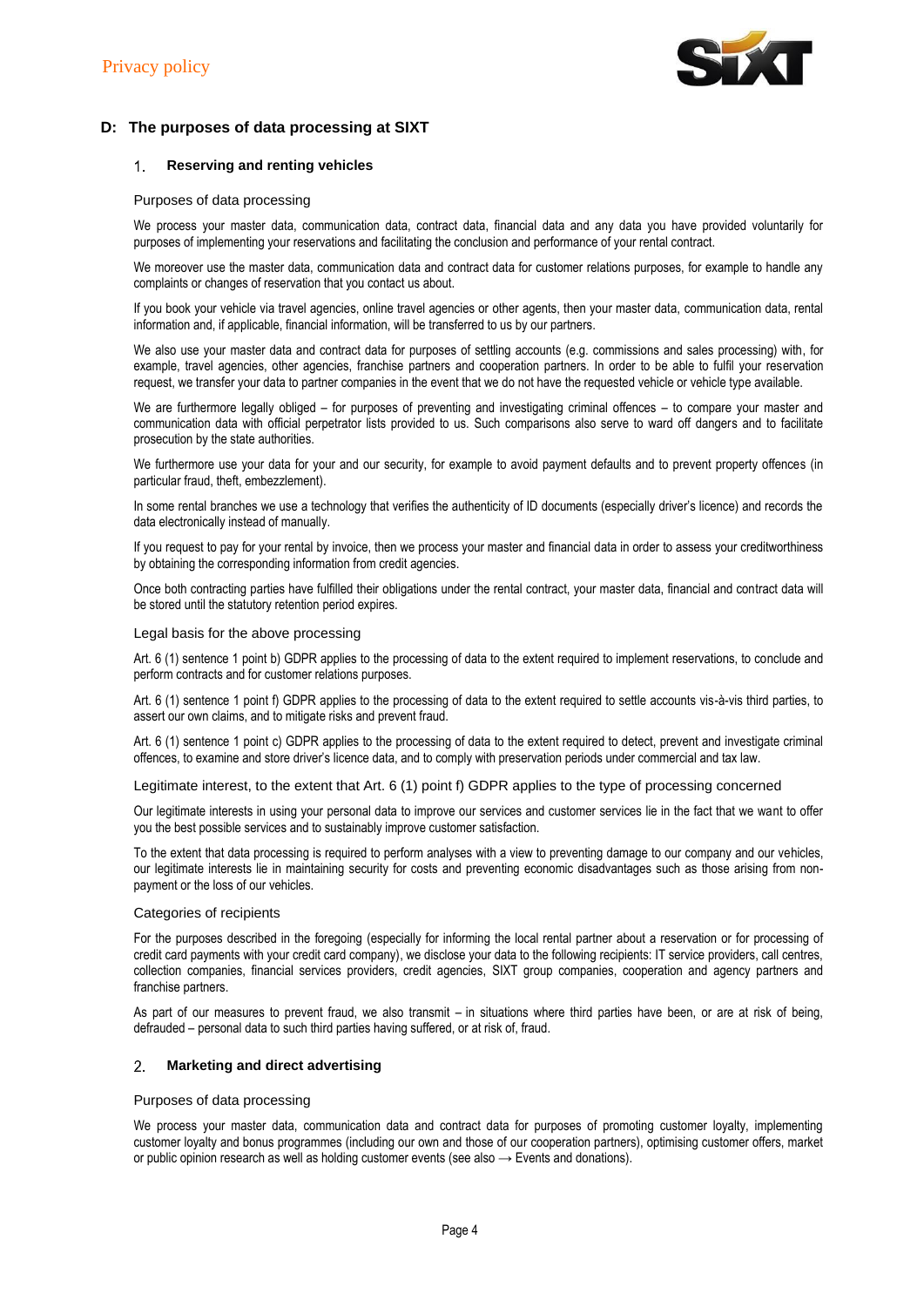

**You may object to any processing or use of your data for direct marketing purposes at any time. Please send any objections to: Nordic Master Car AB, Lokgatan 9B, 211 20 Malmölicken oder tippen Sie hier, um Text einzugeben. or via email to:** [dataprotection@sixt.se](mailto:dataprotection@sixt.se)

## Legal basis for processing

Art. 6 (1) point a) GDPR applies to data processing for purposes of implementing direct marketing measures that require explicit prior consent.

Art. 6 (1) point f) GDPR applies to data processing for purposes of implementing direct marketing measures that do not require explicit prior consent, and of implementing the marketing measures mentioned ( $\rightarrow$  Purposes of data processing).

Legitimate interest, to the extent that Art. 6 (1) point f) GDPR applies to the type of processing concerned

Our legitimate interests in using your personal data for purposes of implementing direct marketing measures and the marketing measures mentioned lie in the fact that we want to convince you of our services and promote a lasting customer relationship with you.

## Categories of recipients

For the purposes described in the foregoing, we disclose your data to IT service providers, call centres, advertising partners and providers of customer loyalty and bonus programmes.

#### $3.$ **Business customers/payment by third parties**

If you rent a vehicle through your employer, we also process your data for the purposes described in this Data Privacy Policy. This also applies mutatis mutandi if a third party is to pay the invoice.

#### Categories of recipients of your data

We transmit personal data collected during the rental (in particular in the form of invoices and rental agreements, possibly also in the form of monthly statements, as well as possible traffic tickets and accident reports) to your employer or the third party who is to pay your invoice.

## Legal basis for the above processing

Art. 6 (1) sentence 1 point b) GDPR applies to the processing of data to the extent required to implement reservations, to conclude and perform rental and framework agreements and for customer relations purposes, otherwise Art. 6 (1) point f) GDPR.

## Legitimate interest, to the extent that Art. 6 (1) point f) GDPR applies to the type of processing concerned

Insofar as the processing of data for the purpose of settling the account with your employer or third parties or for clarification of facts (in particular in the case of accidents or administrative offences) is concerned, our legitimate interest is in being able to assert invoice amounts and other claims or to determine the party against which the damage claim is asserted.

#### **Damage, accidents, administrative offences**  $\blacktriangle$

## Purposes of data processing

If you discover damage to our vehicles, if you or another person cause/causes such damage, or if you or another person are/is involved in an accident with one of our vehicles, then we will process you master data, communication data, contract data, financial data and, if applicable, data concerning health for the following purposes:

- receiving and processing complaints
- providing customer services in cases of damage
- settling claims
- **•** processing damages resulting from accidents (processing based on information provided by you and third parties such as the police, subsequent renters, witnesses, etc.)

This includes the processing of the aforementioned data categories for purposes of settling claims, for example vis-à-vis insurance companies.

When dealing with damages and accidents, we also process your master data, communication data and contract data for providing damage assistance services.

We also process your master data, communication data and contract data for purposes of fulfilling legal obligations (e.g. providing information to investigating authorities).

Should the competent authorities suspect you of having committed an administrative or criminal offence with one of our vehicles, then we will process not only the master data pertaining to you that we have stored, but also the data conveyed to us by the competent authorities.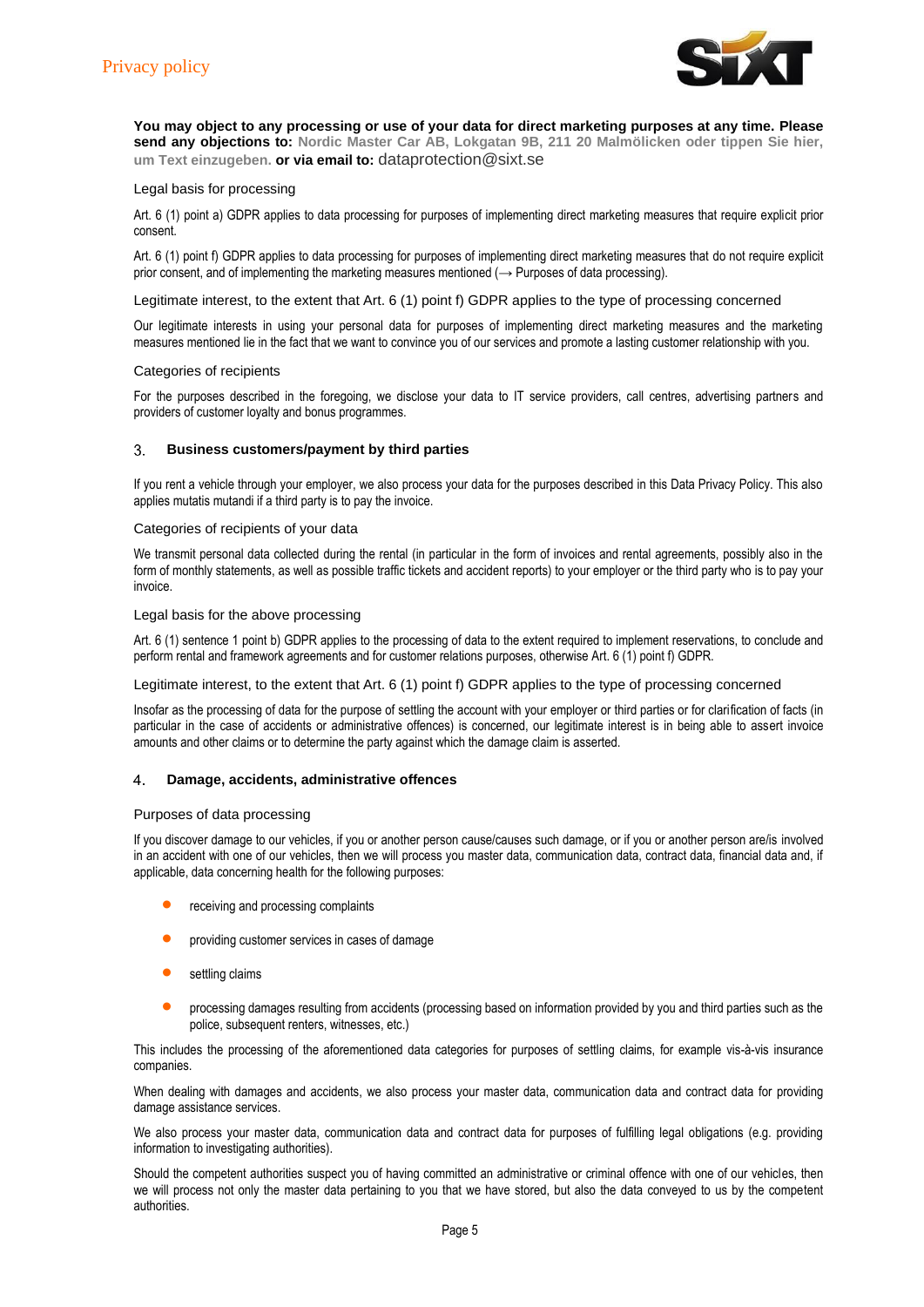

We also process your master data, communication data, financial data, contract data and, if applicable, data concerning health, for purposes of upholding and asserting any claims that we may have against you, for example claims resulting from non-payment or damage caused to our vehicles.

#### Legal basis for processing

Art. 6 (1) sentence 1 point b) GDPR applies to data processing for purposes of complaints management, providing customer services in cases of damage, and processing damages resulting from accidents.

Art. 6 (1) sentence 1 point c) GDPR applies to data processing for purposes of processing damages resulting from accidents.

Art. 6 (1) sentence 1 point f) GDPR applies to data processing for purposes of settling claims, asserting any claims that we may have against you, and handling claims relating to administrative offences.

Art. 9 (2) point f) GDPR applies to the processing of data concerning health for purposes of establishing, exercising or defending legal claims.

Legitimate interest, to the extent that Art. 6 (1) sentence 1 point f) GDPR applies to the type of processing concerned

Our legitimate interests in using your personal data for purposes of settling claims and asserting any claims that we may have against you lies in our desire to ward off damage to our company and to ensure that we can provide our customers with undamaged vehicles. We are moreover obliged, pursuant to our contractual relations with third parties (e.g. insurance companies), to process your data for purposes of settling claims. Our legitimate interests in this respect lie in ensuring our contractual fidelity.

#### Categories of recipients

For the purposes described in the foregoing, we disclose your data to the following recipients: public authorities (investigating authorities; regulatory authorities; police authorities), collecting companies, experts, assistance services providers, lawyers and insurance companies.

#### **Connected vehicles** 5.

## Purposes of data processing

SIXT vehicles may have so-called "connected vehicle" functionalities which enable us to process location data as well as vehicle status information such as vehicle locking, vehicle speed, status of sensors and activation of safety systems (e.g. airbags). These data are processed exclusively to prevent property offences if the vehicle is not returned within the agreed rental period or is used outside the contractually agreed region (as well as near the border or in port areas) and to determine, verify and investigate car damages and accidents.

## Legal basis for processing

Art. 6 (1) sentence 1 point f) GDPR.

Legitimate interest, to the extent that Art. 6 (1) sentence 1 point f) GDPR applies to the type of processing concerned

Our legitimate interest in using your personal data to prevent property offences and to determine, verify and investigate car damages and accidents is to protect our vehicle fleet and our contractual and non-contractual rights.

## Categories of recipients

For specific countries and car categories we partner with providers of geolocalisation services to prevent property offences.

#### **Processing based on statutory provisions** 6.

#### Purposes of data processing

We process your master data, communication data, contract data and financial data for purposes of fulfilling the legal obligations to which SIXT is subject. These require us to process data, for example in order to comply with duties of disclosure vis-à-vis authorities and to comply with the processing requirements as stipulated by commercial and tax law provisions (e.g. the preservation period for bookkeeping documents and accounting records).

Legal basis for processing

Art. 6 (1) sentence 1 point c) GDPR

## Categories of recipients

The authorities may require us to disclose your data to them for the purposes described above.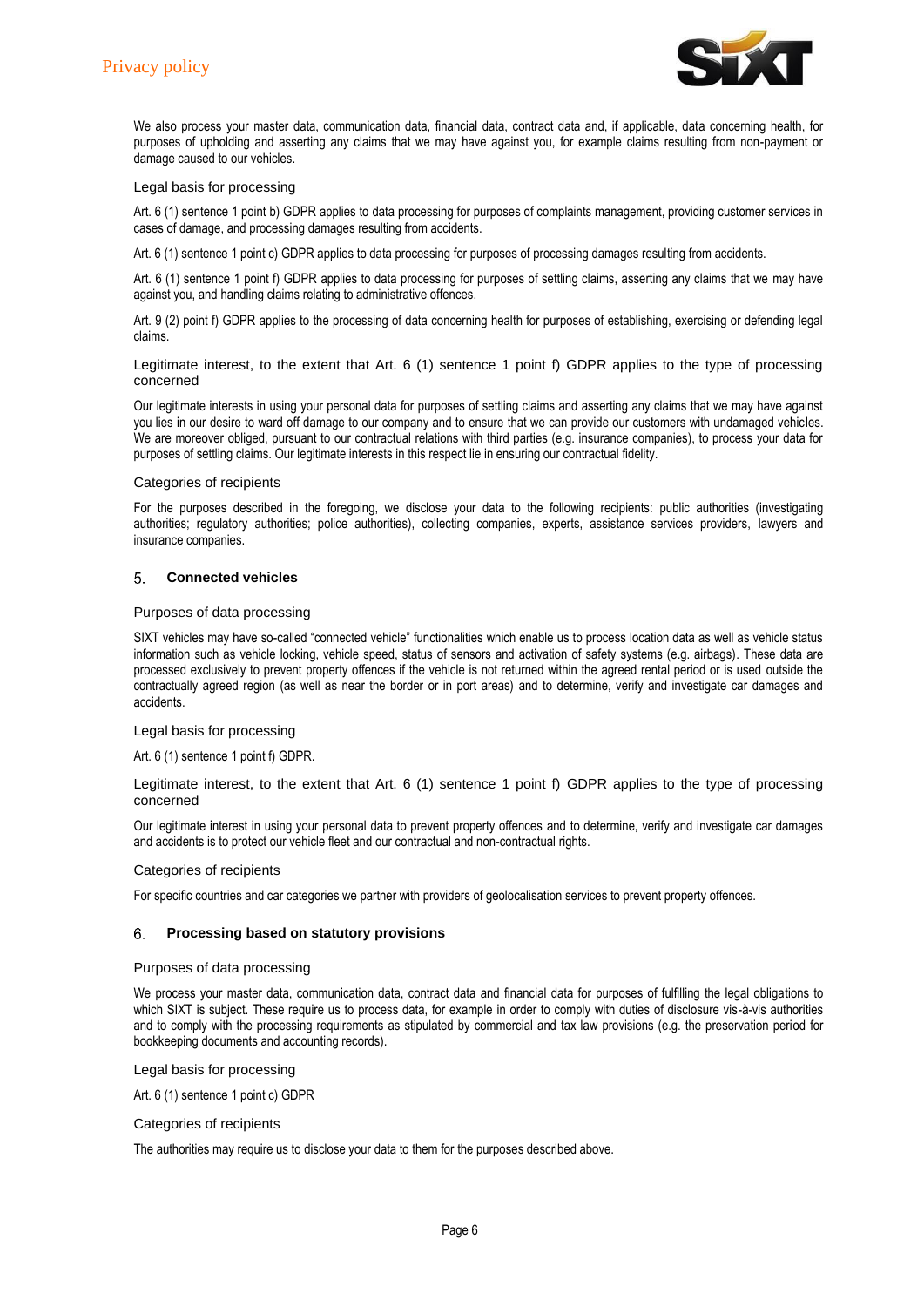

#### $7<sup>1</sup>$ **Improving our processes and offerings**

#### Purposes of data processing

We process your master data, communication data and contract data, as well as any data provided voluntarily, for purposes of optimising our processes and offerings.

This involves, for example, compiling and evaluating rental reports, implementing capacity planning to improve vehicle allocation procedures, setting up a data warehouse, analysing and rectifying sources of error, and conducting customer satisfaction surveys.

To improve the quality of our offering and our customer services, we process your master data and contract data on the basis of an algorithm with a view to, for instance, creating profiles and probability values in relation to future rentals and to take-up rates for our offers.

We also process your master data, communication data and contract data in connection with our collaboration with franchise partners, cooperation partners and agency partners, and for purposes of optimising the related processes and offers (cf.  $\rightarrow$  Reserving and renting vehicles).

We also process address data originating from external service providers to update our address database and to ensure that the master data we use for contract handling is correct.

#### Legal basis for the above processing

Art. 6 (1) sentence 1 point a) of the General Data Protection Regulation (GDPR) applies where consent is required to implement measures intended to optimise our processes and offers.

#### Art. 6 (1) sentence 1 point f) GDPR.

Legitimate interest, to the extent that Art. 6 (1) point f) GDPR applies to the type of processing concerned

Our legitimate interests in using your personal data to improve our services and customer services lie in the fact that we want to offer you the best possible services and to sustainably improve customer satisfaction.

#### Categories of recipients

For the purposes described in the foregoing, we disclose your data to the following recipients: IT service providers, call centres, cooperation partners, agency partners and franchise partners.

#### **Events and donations** 8.

#### Purposes of data processing

We may also process your master data and communication data to invite you to events as part of our customer service and customer loyalty activities. We may moreover use your master data and communication data for charitable purposes (e.g. to appeal for donations).

#### Legal basis for the above processing

Art. 6 (1) sentence 1 point f) GDPR applies to data processing for purposes of acquiring customers, strengthening customer relations and managing business customers.

Legitimate interest, to the extent that Art. 6 (1) point f) GDPR applies to the type of processing concerned

Our legitimate interests in using your personal data for customer service, customer loyalty and charitable purposes lie in our desire to, on the one hand, offer the best possible services and sustainably raise customer satisfaction, and, on the other, fulfil the social responsibilities that we, as a large company, are bound to.

#### Categories of recipients

For the purposes described in the foregoing, we disclose data relating to contacts at our business customers to the following recipients: IT service providers, call centres, event organisers.

#### **Cookies**  9.

## Purposes of data processing

Our websites use "cookies". Cookies are small text files that are copied from a web server onto your hard disk. Cookies contain information that can later be read by a web server within the domain in which the cookie was assigned to you. Cookies cannot execute any programmes or infect your computer with viruses. The cookies used by us neither contain personal data nor are they connected to any such data.

Further information on cookies and on deactivating them can be found in the cookie policy of the respective website (accessible via the link in the respective cookie banner and under the menu item "privacy policy").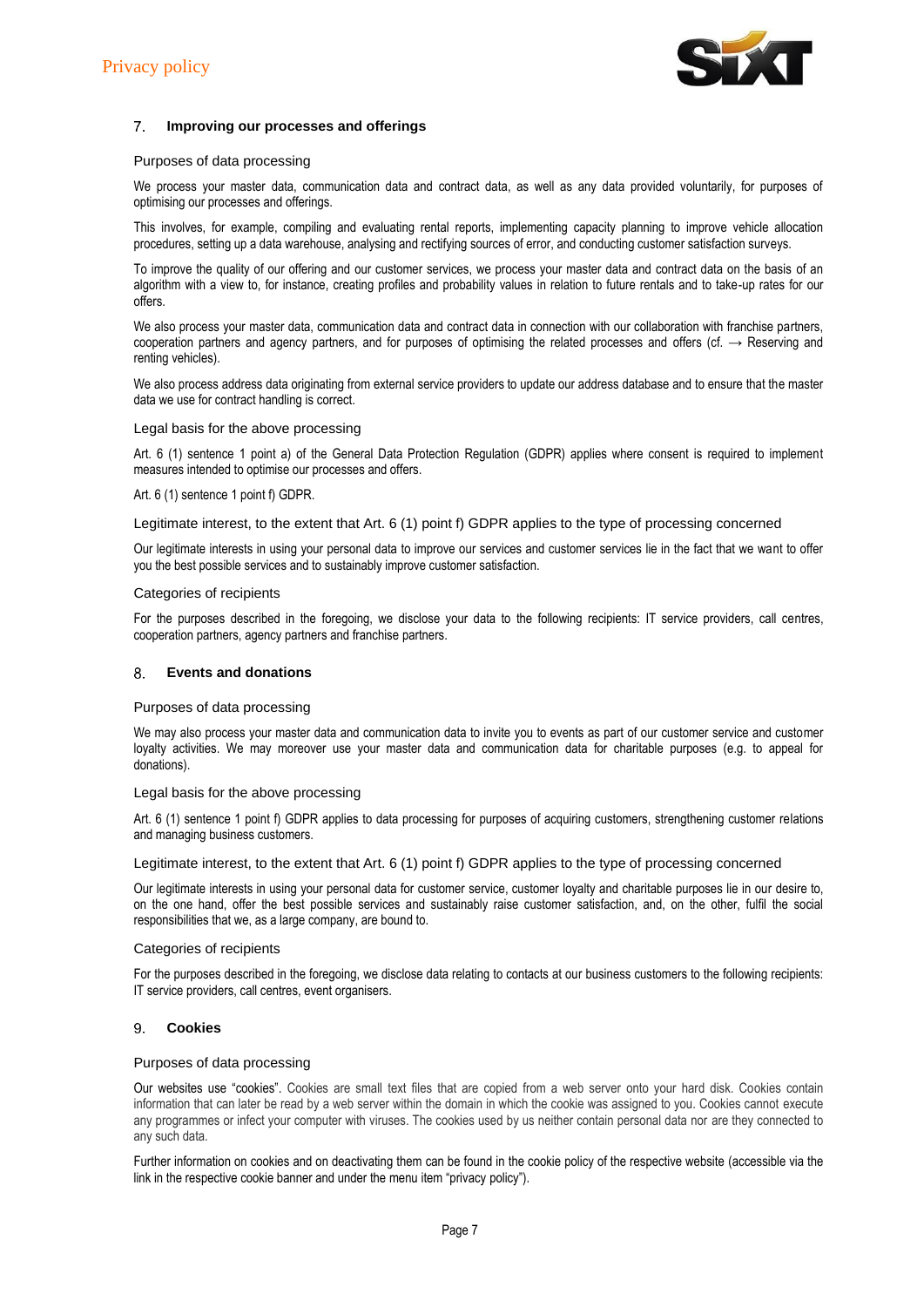

## Legal basis for the above processing

The legal basis for this data processing is found in Art. 6 (1) sentence 1 point b) (precontractual processing) and f) GDPR, as far as personal data is processed.

Legitimate interest, to the extent that Art. 6 (1) point f) GDPR applies to the type of processing concerned

Our legitimate interests in processing data via our websites lie in our desire to optimise our internet offering and, as such, offer our customers best possible services and increase customer satisfaction.

# **E: Transfer to third countries**

If you use our services to reserve vehicles that are to be rented in a third country, we transmit your personal data and the data of any additional drivers to our business partners in such third country. This also applies if you use partner programmes from third countries. In cases of damage and/or accidents suffered in a third country, we may send your personal data and data of any additional drivers to the competent authorities and to insurance companies in such third country.

The transfer of your data to a third country is based on an adequacy decision by the European Commission. If no adequacy decision by the European Commission exists for the respective third country, then the transfer to that third country will take place subject to appropriate safeguards as per Art. 46 (2) GDPR. You can request copies of the aforementioned safeguards from SIXT by writing to the address specified above (cf. → Controller). Third countries are countries outside the European Economic Area. The European Economic Area comprises all countries of the European Union as well as the countries of the so-called European Free Trade Association, which are Norway, Iceland and Liechtenstein.

# **F: Storage duration/criteria for storage duration**

SIXT stores your personal data until they are no longer necessary in relation to the purposes for which they were collected or otherwise processed (cf. → Purposes of data processing at SIXT). If you have not rented with SIXT for six years, your customer account will be deleted for inactivity. We carry out this deletion routine once a year. Where SIXT is under legal obligation to store personal data, it will store personal data for the preservation period stipulated by law. The preservation period for commercial documents, which include bookkeeping documents and accounting records (including invoices), is up to 10 years. During this period, your data may be subject to restricted use within day-to-day operations if its processing serves no further purposes.

# **G: Your rights**

#### $\mathbf{1}$ **Rights pursuant to Art. 15 - 18, 20 GDPR**

You have the right to, at reasonable intervals, obtain information about your personal data under storage (Art. 15 GDPR). The information you are entitled to includes information about whether or not SIXT has stored personal data concerning you, about the categories of personal data concerned, and about the purposes of the processing. Upon request, SIXT will provide you with a copy of the personal data that are processed.

You also have the right to obtain from SIXT the rectification of inaccurate personal data concerning you (Art. 16 GDPR).

You furthermore have the right to obtain from SIXT the erasure of personal data concerning you (Art. 17 GDPR). We are under obligation to erase personal data in certain circumstances, including if the personal data are no longer necessary in relation to the purposes for which they were collected or otherwise processed, if you withdraw the consent on which the processing is based, and if the personal data have been unlawfully processed.

Under certain circumstances, you have the right to have the processing of your personal data restricted (Art. 18 GDPR). These include circumstances in which you contest the accuracy of your personal data and we then have to verify such accuracy. In such cases, we must refrain from further processing your personal data, with the exception of storage, until the matter has been clarified.

Should you opt to change to a different vehicle rental company, you have the right either to receive, in a machine-readable format, the data that you provided to us based on your consent or on a contractual agreement with us, or to have us transmit, also in a machinereadable format, such data to a third party of your choice (Right to data portability, Art. 20 GDPR).

#### $2.$ **No contractual or legal obligation to provide data/consequences of failure to provide data**

You are not contractually or legally obliged to provide us with your personal data. Please note, however, that you cannot enter into a vehicle rental contract with us or avail of other services provided by us if we are not permitted to collect and process the data as required for the purposes specified in the foregoing (cf.  $\rightarrow$  The purposes of data processing at SIXT)

#### 3. **Right to object pursuant to Art. 21 GDPR**

If the processing of your data by SIXT is necessary for the performance of a task carried out in the public interest or in the exercise of official authority vested in the controller (Art. 6 (1) sentence 1 point (e) GDPR) or if it is necessary in the legitimate interests of SIXT, then you have the right to object at any time, on grounds relating to your particular situation, to the processing of your data. SIXT will